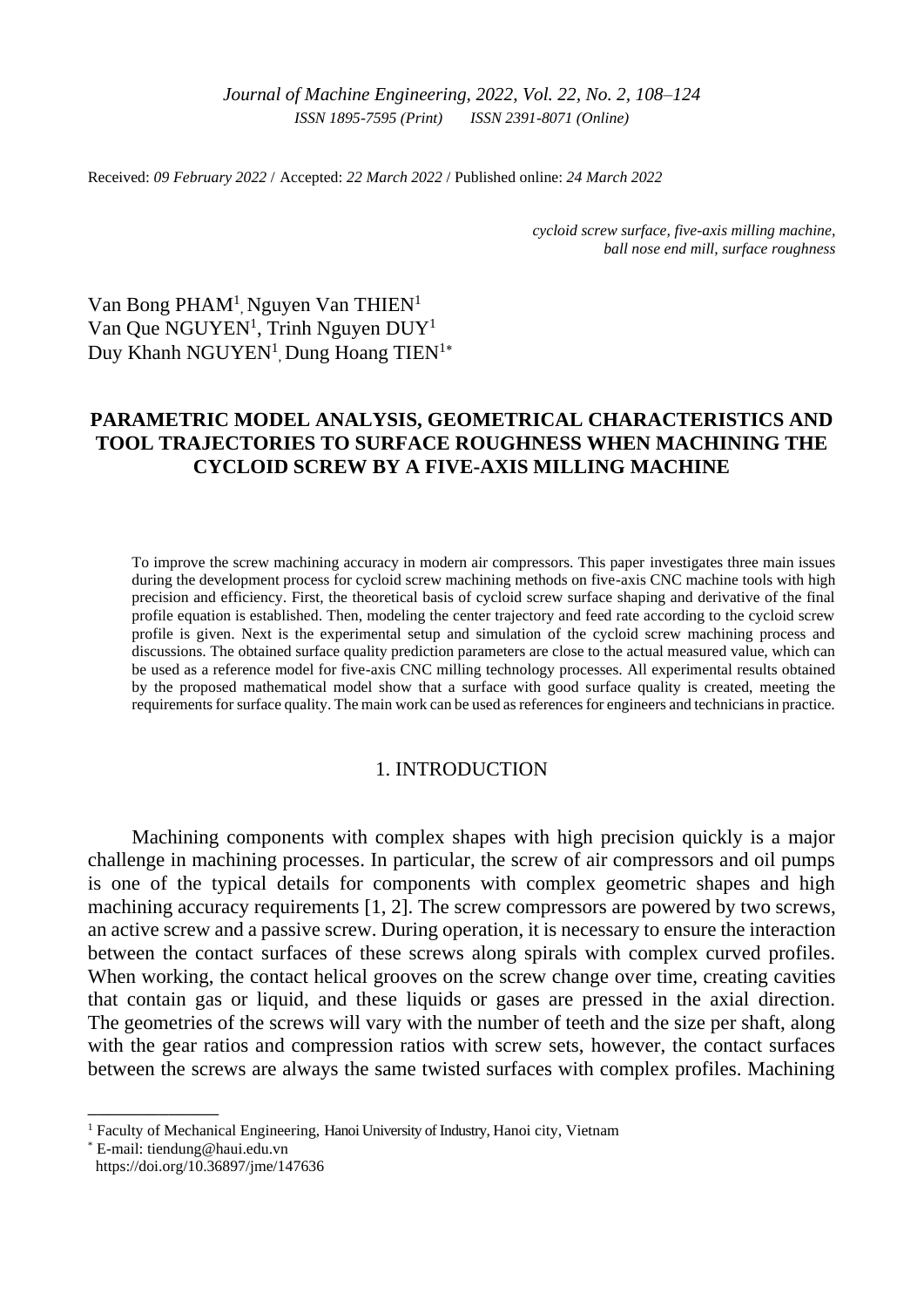of screws is a complex process that always requires specialized tools and equipment [3–5]. These tools and equipment are often expensive, so in this study, the authors focused on the machining of screws on five-axis CNC milling machines and ball nose end mill tools common.

Screw compressors have many advantages such as low vibration and noise along with good dynamic balance, large bearing capacity, small size, less affected by wear during contact and the life of the equipment is long [6, 7]. In air compressors and oil pumps, the screw is the most important component, so the machining process to ensure accuracy and the geometry screw greatly affects the performance of the devices [8, 9]. It can be seen that the screws on air compressors and oil pumps are a special type of gear, with distinctive tooth profiles and twisted surfaces with complex geometries. There are many research and design work on screw profiles, in which the contact lines on the screw surfaces are always the design index of interest in optimizing the screw structure [10, 11]. In general, these screw profile design methods always have technical limitations including the ability to change the shape and geometry size of the screws [12, 13]. Therefore, it is necessary to study more about the theory of shaping screw surfaces for air compressors and oil pumps.

The cycloid screw surfaces are classified into the typical complex surfaces, the machining and manufacturing of these surfaces are difficult to ensure accuracy and surface quality. There have been many studies on the machining methods of twisted surfaces in screw compressors [14, 15]. Studies by Wu et al. [16] have found a definite curve based on the screw characteristics, this curve has been developed which can be used to produce screws with different twisted angles provided that their tooth steps are the same. On this basis, the methods of manufacturing profile cutting tools are mostly used in machining twisted surfaces with the theoretical basis of line meshing [17, 18]. The precision of the twisted movement between the workpiece and the profile cutting tool determines the accuracy of the produced helix surface. With profiling tools, the wear of the cutting tool greatly affects the machining accuracy, in which when the cutting tool has worn the processes of grinding and compensating the cutting tool face many difficulties [19]. These factors lead to very high costs in profiling tool manufacturing as well as screw machining costs. In general, the profiling methods of screw machining are commonly used in mass production.

The cycloid screw has many outstanding advantages over other profile screws and is increasingly widely used in industry, especially in oil pumps, air compressors, gear reducers with high ratio transmission number is large while the size is small [20, 21]. The structure of the cycloid screw is significantly different from that of the general helical screw surfaces [22]. The end face profile of cycloid screw faces is sharper and more similar than other screw faces, that is, there are distinctive lines on the helix surface. In the machining process, the existence of characteristic lines causes difficulty in forming the combined movements between the cutting tool and the workpiece surface, which makes it difficult to manufacture precision profiling cutting tools in cycloid screw surfaces [23]. To overcome this problem, in this study, the authors used standard ball nose milling cutters for cycloid screw machining on a five-axis CNC milling machine. Ball nose end mills have advantages that profile cutting tools do not offer, such as no need to design and build a new cutting tool or machine when machining new shaped parts. The ball nose end mills can be machined with different screw types on standard machining centres, with this feature reducing manufacturing costs.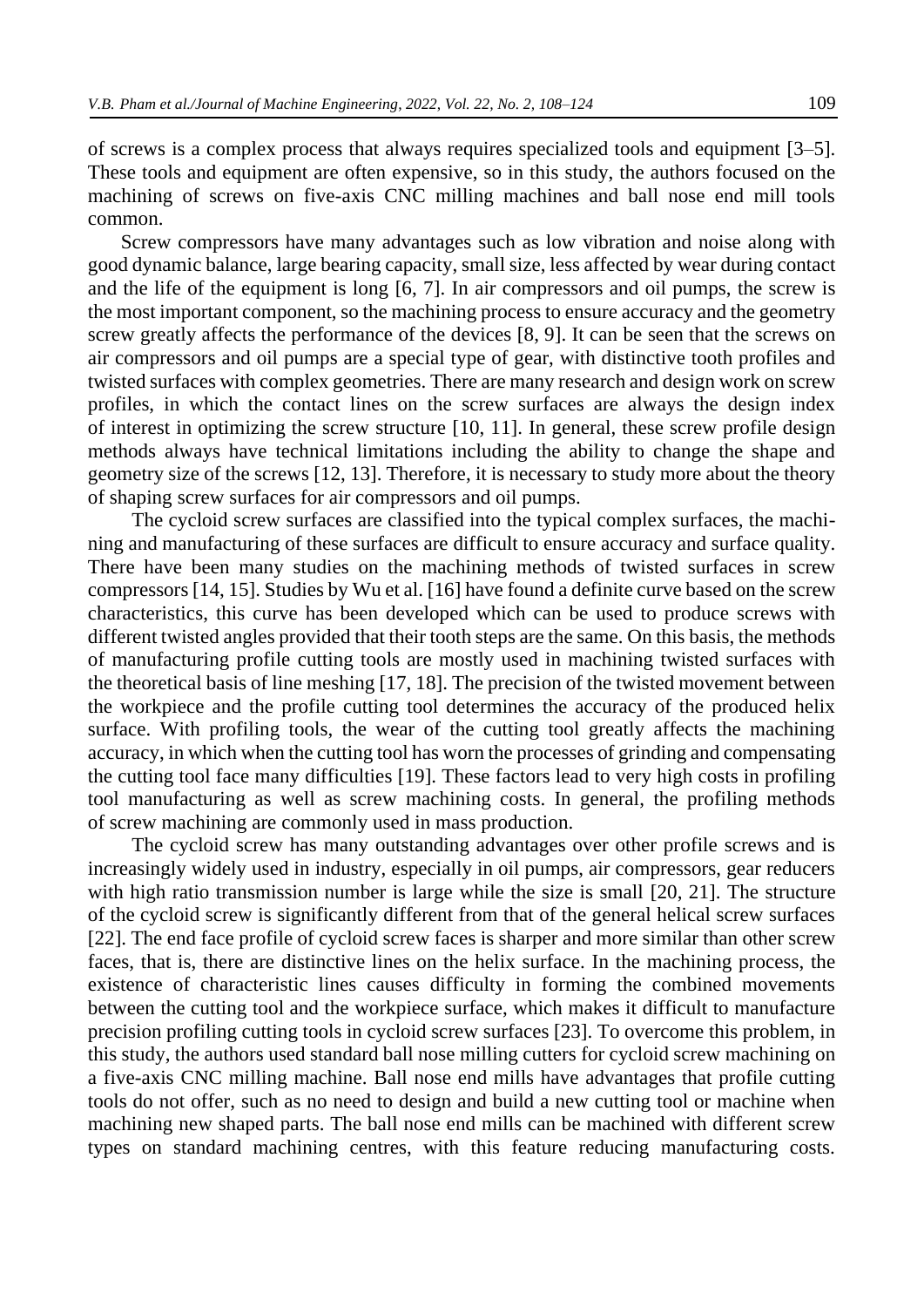The technological parameters in the machining process are easily adjusted by the machining centres, thereby finding the optimal machining methods. However, this method also encounters limitations in the machining process such as low machining efficiency with spherical milling cutters, longer machining times compared to profile cutting tools, this process is suitable for producing small batch production with many different screw types. When using the ball nose end mills tool applied to the cycloid screw machining process, the principle of shaping screw surfaces must be studied and analyzed with the geometrical features to be machined.

Based on the above analysis, this paper is designed with the main contents as described below: Theoretical basis of cycloid screw surface shaping and derivative of end profile equation, cycloid curve properties in engineering, cycloid screw profile equation, cycloid screw surface forming process during machining work is presented in Section 2. Parametric modeling of the center trajectory and feed rate according to the cycloid screw profile of the ball nose end mill is given in Section 3. Experimental settings and simulation of cycloid screw machining including collision detection and avoidance in machining, accuracy determination and surface quality after machining are presented in Section 4. The main conclusions of the study are presented in Section 5.

# 2. THEORETICAL BASIS OF CYCLOID SCREW SURFACE SHAPING AND DERIVATIVE OF THE FINAL PROFILE EQUATION

Compared with other types of screws used in air compressors, compressors using cycloid screws have many outstanding advantages such as high tightness, uniform wear across the entire profile, efficiency high working capacity, large working flow, compact size. Despite such many advantages, manufacturing cycloid screws in air compressors today still face many difficulties due to the requirement to process complex profiles with high precision.

### 2.1. CYCLOID CURVES USED IN ENGINEERING

The description in Fig. 1 shows that the different Cycloid profiles are generated as the trajectory of a point *M* attached to a circle  $(C_1)$  rolling without slipping on another circle  $(C_2)$ . Depending on the position of the point *M* relative to the rolling circle  $(C_2)$ , it can be divided into three different types of cycloid curves: the first case, if the point *M* lies on (*C*1), it will create a cycloid; the second case, the point *M* lies in  $(C_1)$ , will create a contraction cycloid; the third case, if the point *M* is outside (*C*1), will create an extensor cycloid. Based on the relative positions between the two circles  $(C_1)$  and  $(C_2)$ , the cycloids can be divided into two types, Epi-cycloid and Hypo- cycloid. If two circles  $(C_1)$  and  $(C_2)$  lie outside each other, the resulting cycloid is called an Epi-cycloid as shown in Fig. 1a. If two circles  $(C_1)$ and (*C*2) lie in each other, the resulting cycloid is called a Hypo-cycloid as shown in Fig. 1b. In the case of a circle with radius  $(C_2)$  of infinity, this process forms a cycloid as depicted in Fig. 1c.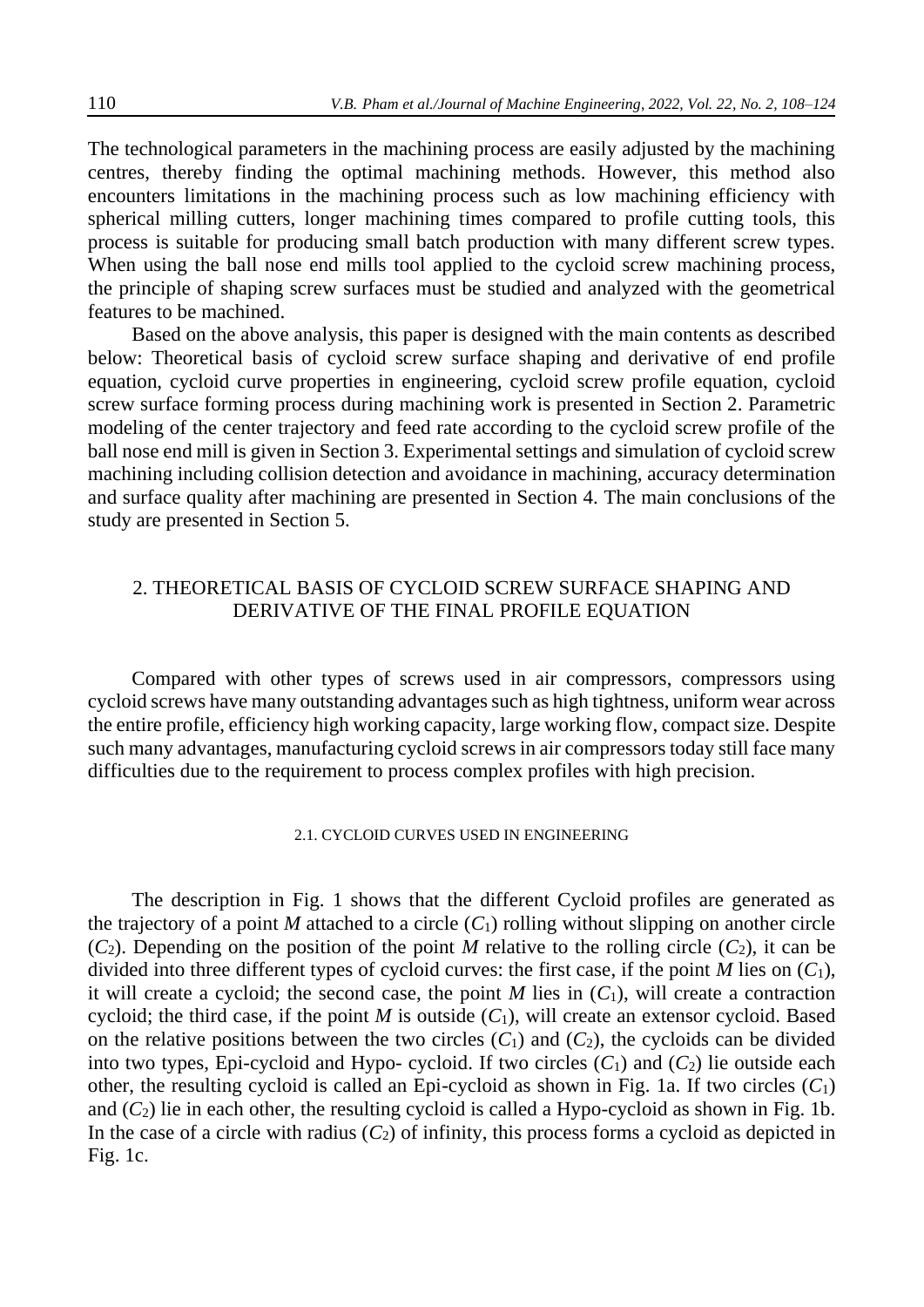

Fig. 1. Principle of shaping cycloid curves: a) Epi-cycloid, b) Hypo-cycloid, c) Cycloid

### 2.2. CYCLOID SCREW PROFILE EQUATION

The mathematical expression of the cycloid screw tooth profile is established according to the surface shaping principle. According to the meshing principle of the screw teeth during the engagement of two screws with the same mesh size. When a pair of screws engages during work, the upper teeth of one screw will match the lower curve of the other screw. As shown in Fig. 2, the tooth face of the screw includes the *BC* segment, followed by the anterior and dorsal face of the tooth with a cycloid profile (*AB* and *CD*), the exit groove includes the *DEG* arc.



Fig. 2. The cycloid screw profile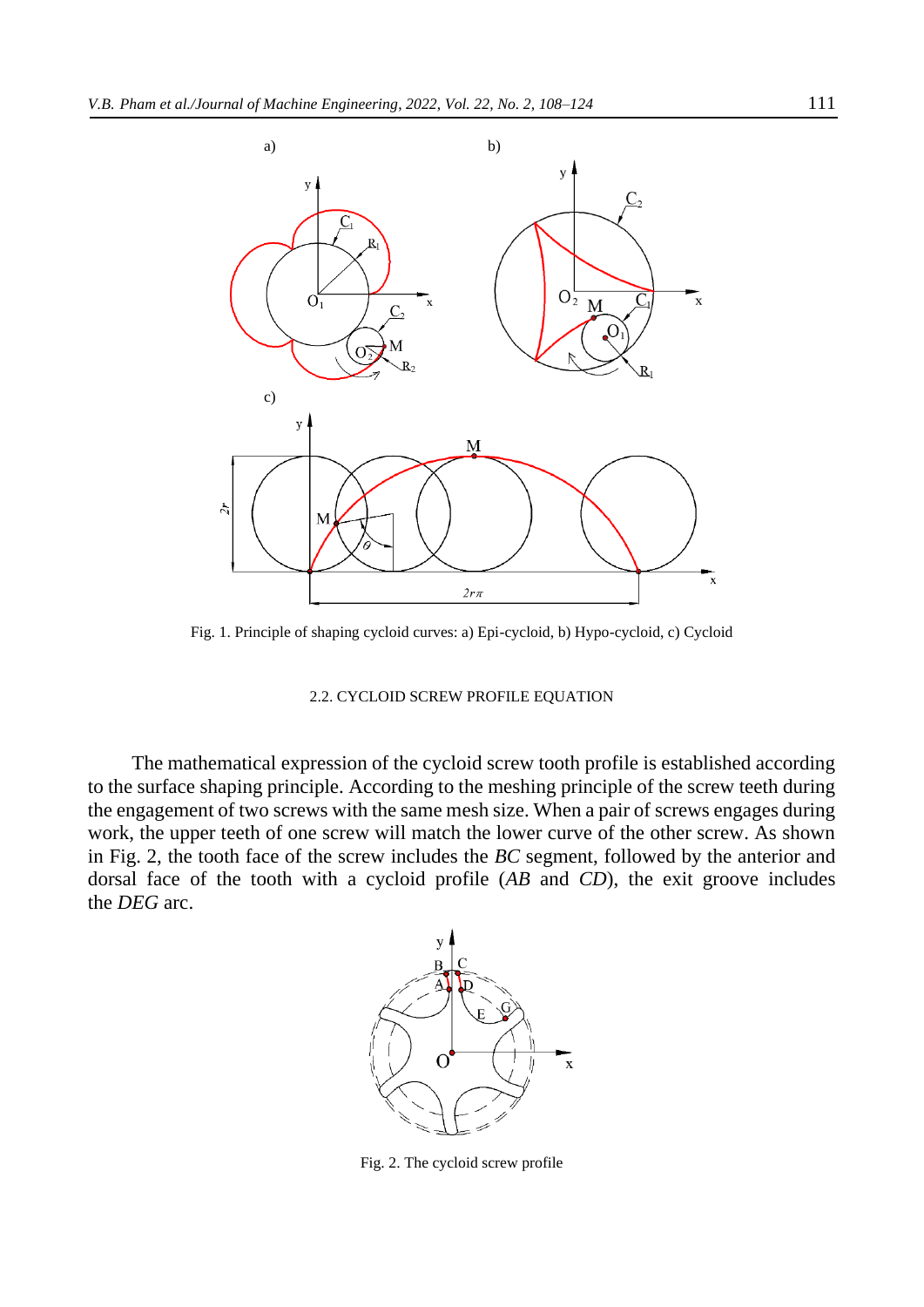According to the shaping principle, the cycloid profile equation of the screw tooth is shown by the following equation [22]:

$$
\begin{cases} x = r_b \times (\cos \theta + \theta \times \sin \theta) \\ y = r_b \times (\sin \theta - \theta \times \cos \theta) \end{cases}
$$
 (1)

where  $r_b$  is the radius of the base circle, *x* and *y* are the cycloid screw coordinates, and  $\theta$  is the cycloid opening angle. Figure 3 depicts the process of forming a cycloid screw profile, when step circle *B* of one screw tooth rolls without sliding on the pitch circle *A* of the other screw, the point  $T_I$  is the point of the auxiliary circle where the ring is located step circle  $B$ , the curve trajectory created by point  $T_1$  is the curve intersecting the step circle  $A$ . The distance between the  $T_I$  point and the  $T_2$  non-slip rolling point with centre  $O_I$  is constant during the meshing.



Fig. 3. The cycloid screw profiles process forming

With  $r_a = T_1 O_1$ ;  $\beta = T_1 O_1 T_2$ ;  $r_p = T_2 O_2$  then  $T_1 T_2$  is determined by

$$
T_1 T_2 = h = \sqrt{r_p^2 + r_a^2 - 2 \times r_p \times r_a \times \cos \beta}
$$
 (2)

where  $r_p$  is the radius of the orbit of the coordinate center  $O_l$  of the circle C with coordinates:

$$
\begin{cases}\n x_1 = 2 \times r_p \times \cos \tau \\
 y_1 = 2 \times r_p \times \sin \tau\n\end{cases}
$$
\n(3)

The trajectory of the motion of point  $T_2$  is a cycloid defined by the following equation: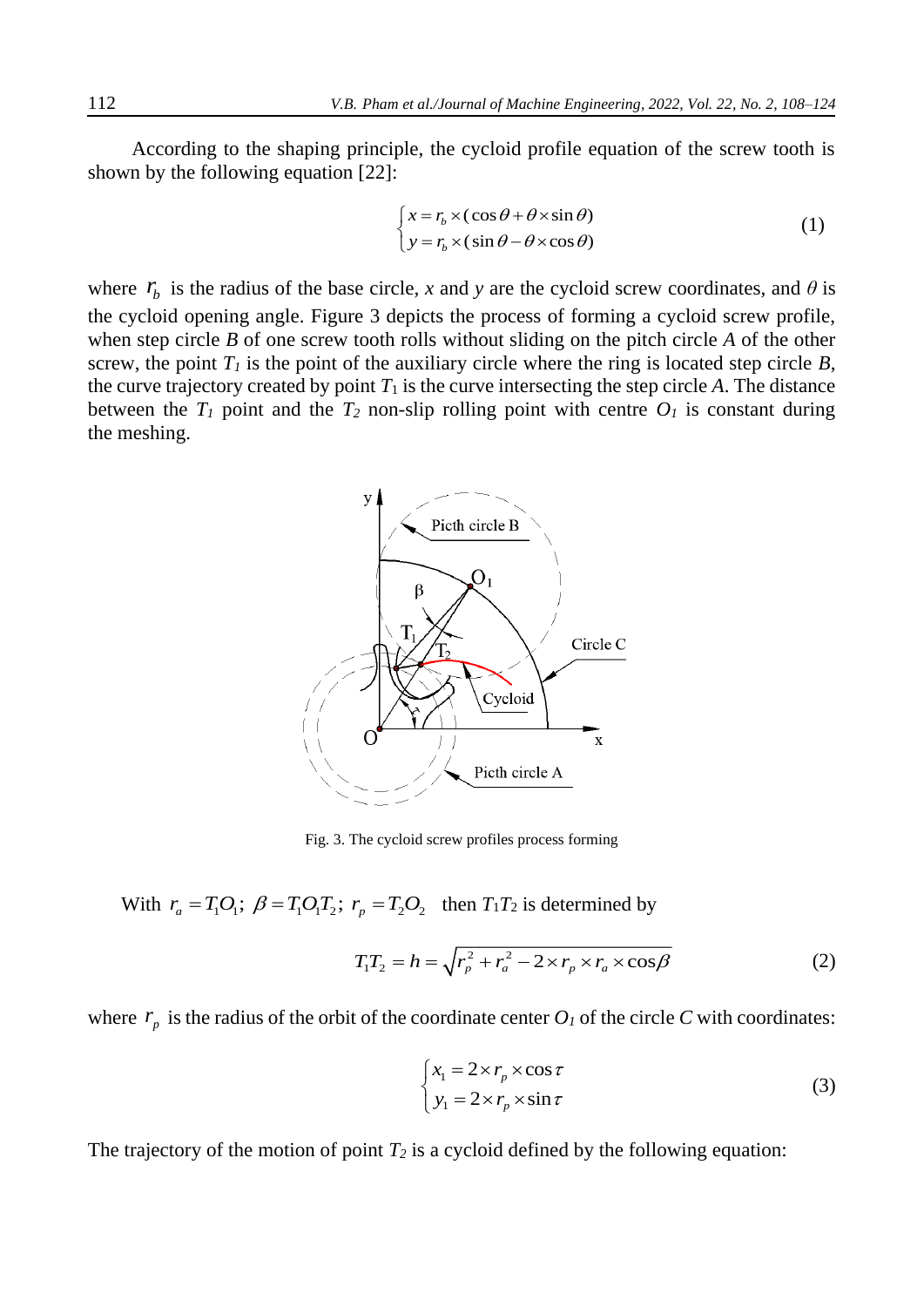$$
\begin{cases}\nx_2 = 2 \times r_p \times \left[ \cos \tau - \frac{1}{2} \cos \left( 2 \tau - \frac{\pi}{4} \right) \right] \\
y_2 = 2 \times r_p \times \left[ \sin \tau - \frac{1}{2} \sin \left( 2 \tau - \frac{\pi}{4} \right) \right]\n\end{cases}
$$
\n(4)

where  $\tau$  is the angle established between the *x*-axis and  $OO_1$ . The curve equation of the arc DEG is determined by:

$$
\begin{cases} r_a^2 = (x - x_1)^2 + (y - y_1)^2 \\ h^2 = (x - x_2)^2 + (y - y_2)^2 \end{cases}
$$
 (5)

From equation (5) with parameters  $x_1$ ,  $y_1$ ,  $x_2$ ,  $y_2$  defined in formulas (3) and (4), the parametric equation of the DEG segment is obtained.

Through the geometric analysis of the screw tooth profile, the mathematical expression of the screw tooth surface will be determined, which lays the mathematical foundation for the parametric model in 3D machining of the screw profile.

### 2.3. THE PROCESS OF FORMING A CYCLOID SCREW SURFACE DURING MACHINING

Figure 4 depicts a coordinate system that deals with *Oxyz* with  $i, j, k$  being the unit vectors of the three respective coordinate axes. Then the vector of the cycloid curve *R* in space is described by the equation:

$$
R_o = R_o(u) \tag{6}
$$

When the cycloid curve has a torsional motion to form a screw tooth profile, the cycloid screw surface is generated then the *R* curve has two motions, one rotation around the *z*-axis and one translational motion along the *z*-axis, The grooved orbital surface is created by the cycloid *R* curve in space is a cylindrical surface with the *z(k)* axis.



Fig. 4. Principle of shaping screw surface with a cycloid profile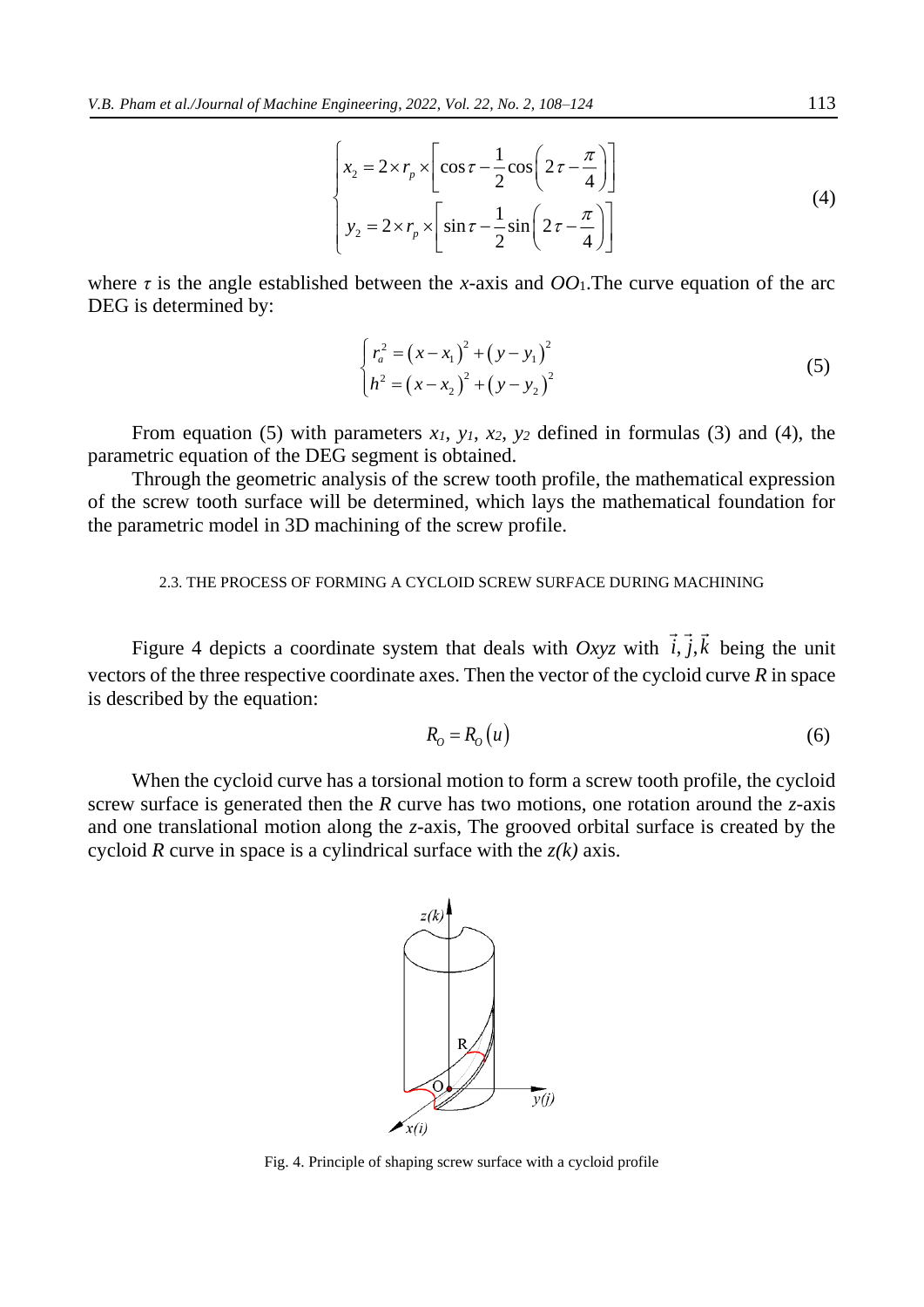## 2.4. ESTABLISH THE CYCLOID SCREW SURFACE EQUATION

The cycloid equation in the first quadrant  $xOy$  plane of the  $Oxyz$  coordinate system is represented by the following equation [24]:

$$
\begin{cases}\n x(\phi) = r_{\phi} \times \left[ \phi \times \sin \left( \phi + \beta \right) + \cos \left( \phi + \beta \right) \right] \\
 y(\phi) = r_{\beta} \times \left[ \phi \times \cos \left( \phi + \beta \right) + \sin \left( \phi + \beta \right) \right]\n\end{cases}
$$
\n(7)

where  $r_{\beta}$ : base radius invariant,  $\phi$ : rolling angle of the point invariant with  $\phi \in [\phi_1, \phi_2]$ ,  $\beta$ : rotation of the invariant starting point on the base circle. The twisted surface is formed as shown in Fig. 5 with the invariant curve  $r_\beta = r(u)$  torsion around the z-axis with the helical parameter 2  $p = \frac{\pi}{2}$ .

The screw surface equation is determined by:

$$
S(\theta,\phi) = \begin{cases} r_{\phi} \times [\phi \times \sin(\phi + \beta + \theta) + \cos(\phi + \beta + \theta)] \\ r_{\beta} \times [\phi \times \sin(\phi + \beta + \theta) + \cos(\phi + \beta + \theta)] \\ p \times \theta \end{cases}
$$
(8)

where  $\theta$  is the rotation angle of the invariant curve  $r(u)$  around the z-axis.



Fig. 5 The screw surface forming process

During machining by five-axis CNC machining centres, the process of determining the normal vector on the surface is very important in calculating the tool center coordinates. If *β* in the invariant screw surface equation is a constant, with  $S = \sqrt{r_{\beta}^2 + p^2}$  then the unit normal vector of the surface can be expressed as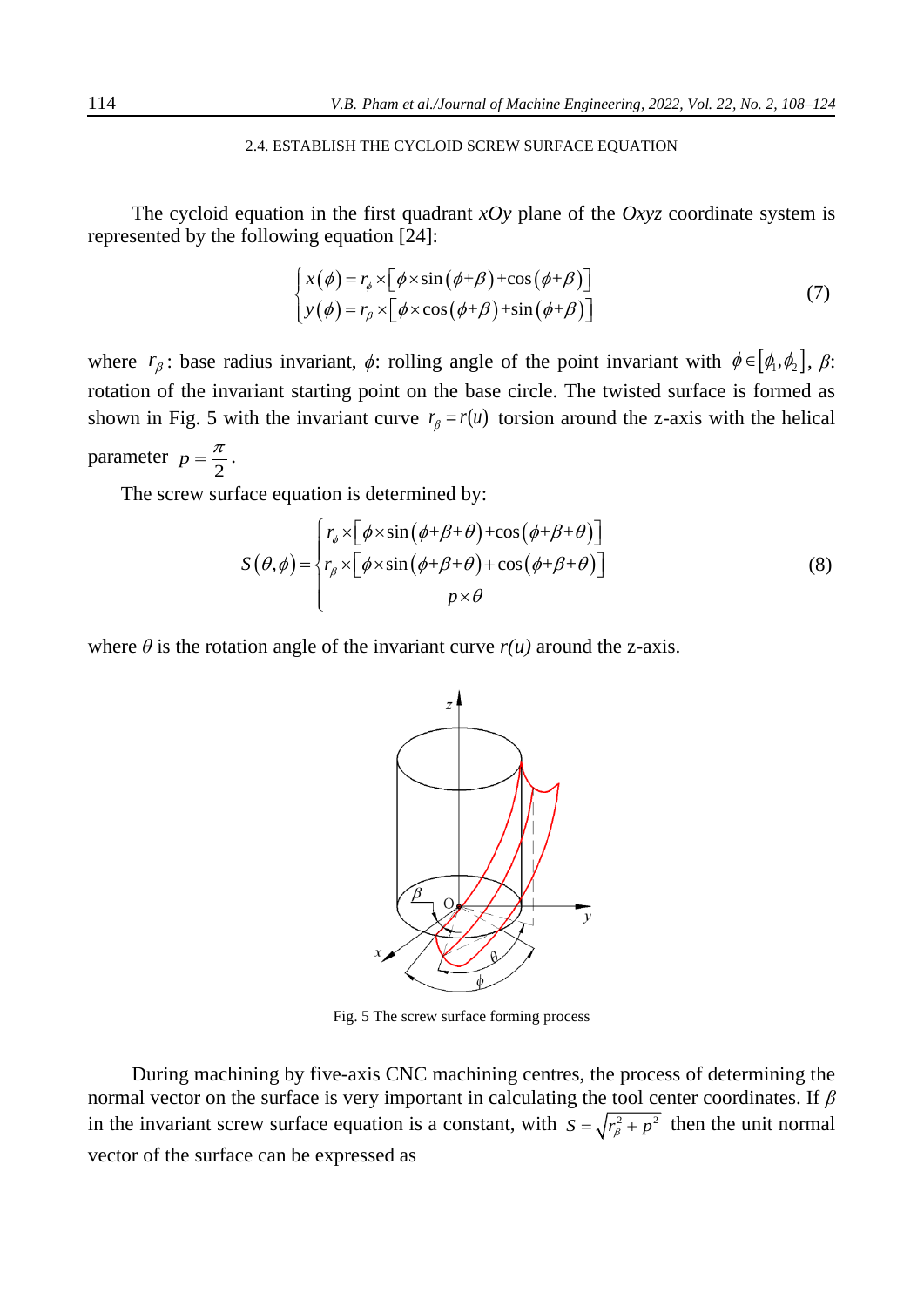$$
n_{o} = \frac{\left(\frac{\partial S}{\partial \phi} \times \frac{\partial S}{\partial \theta}\right)}{\left|\frac{\partial S}{\partial \phi} \times \frac{\partial S}{\partial \theta}\right|} = \left[\frac{p \times \sin\left(\phi + \beta + \theta\right)}{S}, -\frac{p \times \cos\left(\phi + \beta + \theta\right)}{S}, \frac{S_{\beta}}{S}\right]
$$
(9)

The coordinate of the tool center relative to the working point is the coordinate value of the unit normal vector of the tip and the radius of the tool. With *R* being the spherical tool radius, then the tool center coordinates are determined by

$$
\begin{cases}\nx = \frac{r_{\beta} \times \left[\phi \times \sin\left(\phi + \beta\right) + \cos\left(\phi + \beta\right) + p \times R \times \sin\left(\phi + \beta\right)\right]}{S} \\
y = \frac{r_{\beta} \times \left[-\phi \times \cos\left(\phi + \beta\right) + \sin\left(\phi + \beta\right) - p \times R \times \cos\left(\phi + \beta\right)\right]}{S} \\
z = \frac{r_{\beta} \times R}{S}\n\end{cases}\n\tag{10}
$$

The distance between the center of the cutting tool and the constant screw surface is determined by:

$$
\left[\frac{R \times p \times \sin(\beta + \phi)}{S}, -\frac{R \times p \times \cos(\beta + \phi)}{S}, \frac{r_{\beta} \times R}{S}\right]
$$
(11)

With the z-direction constant, the sum of squares of the x and y vector coordinates between the cutter center and the cycloid screw surface is determined by the following formula:

$$
\frac{p^2 \times R^2}{S^2} = \left( -\frac{R \times p \times \cos(\beta + \phi)}{S} \right)^2 + \left( \frac{R \times p \times \sin(\beta + \phi)}{S} \right)^2 \tag{12}
$$

This result shows that the vector distance between the tool center and the torsion surface is constant as a constant  $\frac{r_\beta \times R}{r_\beta}$ *S*  $\frac{\partial^2 K}{\partial x^2}$  in the direction parallel to the z-axis. With the screw end profile known then the machining position of the tool center in the z-axis direction can be obtained by displacements of the distance  $\frac{r_\beta \times R}{r_\beta}$ *S*  $\lambda^2 \times K$  in the z-direction. Based on the unique geometric properties of the screw surface the mathematical bases for screw machining with standard ball nose end milling cutters are established.

# 3. MODELING THE CENTER TRAJECTORY AND FEED RATE ACCORDING TO THE CYCLOID SCREW PROFILE

In this study standard ball nose milling cutters were used for machining cycloid screws on a five-axis CNC milling machining centre. The milling process is depicted as shown in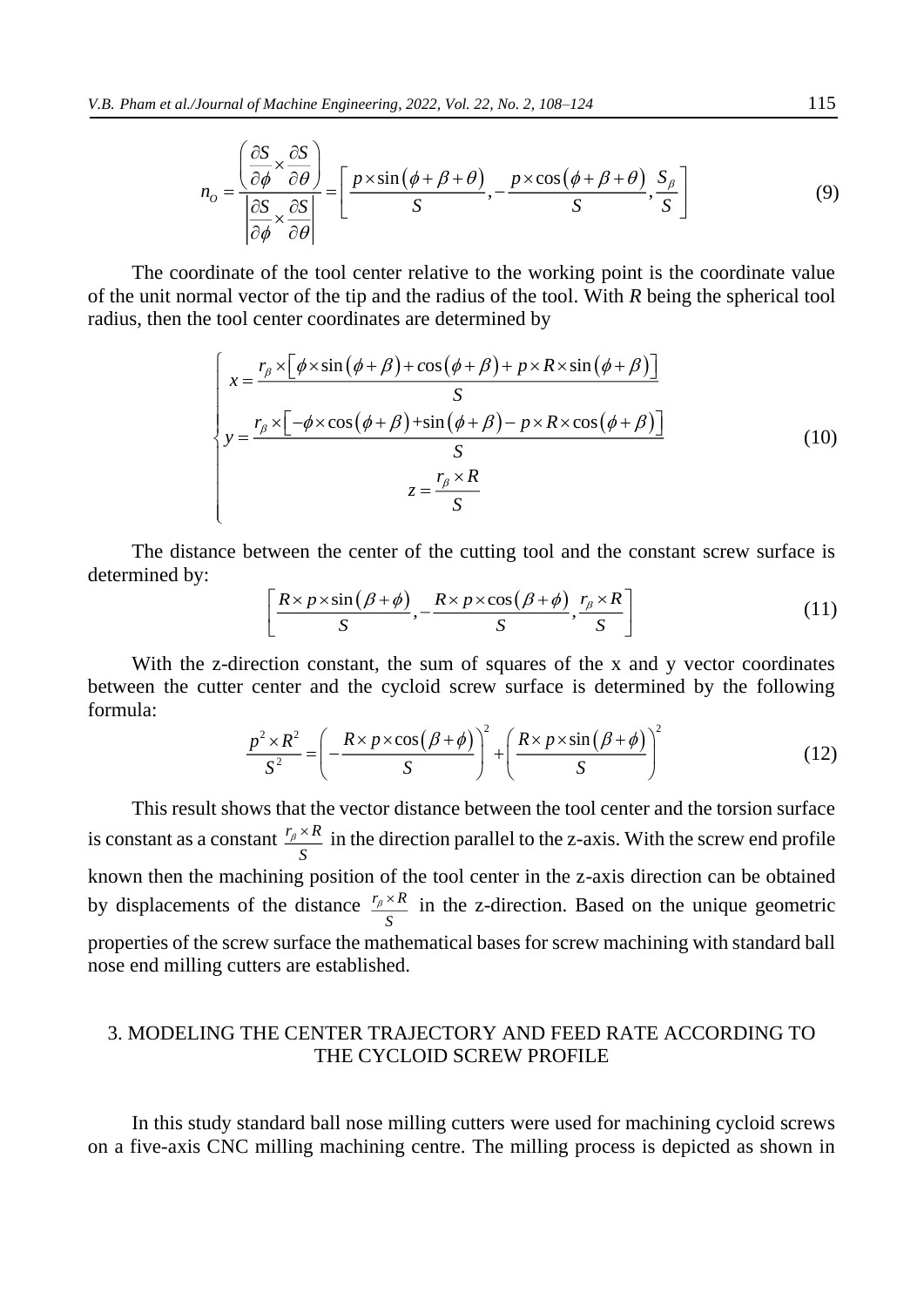Fig. 6 with the finished profile curve of the screw formed by interpolating motion of the *y* and *z*-axes, interpolating the *x*-axis and the *A*-axis driving the screw to produce torsional motion, the two axes interact with the interpolated motion of the five-axis machine tool used to mill the cycloid screw surfaces. The relationship between screw rotation speed and feed rate during machining is depicted in Fig. 6, the screw reciprocating motion in the *x*-axis direction and at the same time rotating around the *x*-axis, the machine feed rate five-axis milling is concerned with the rotational speed and size of the screw. Given the rotational speed of the workpiece

of the screw is  $\omega$  and its pitch is *l*, then the feed rate is  $f = \frac{l^3}{2}$  $f = \frac{l \times \omega}{2}$  $\pi$  $=\frac{l\times\omega}{l}$ .



Fig. 6. The cycloid screw milling mechanism on a five-axis milling machine

### 3.1. THE CYCLOID SCREW MILLING MODEL

The cycloid profile curves of the screw are designed by NX software. After the profile curves are generated, the end profile of the screw is generated as shown in Fig. 7a. Then the end profile is considered as the sweep, the screw is the initial trajectory curve, the helix on the corner circle is as a cycloid orbital curve to scan along the helix and obtain the tooth profile of the screw. Finally, the 3D model of the cycloid screw was obtained using the generated tooth as shown in Fig. 7b. Where the screw cycloid model is a parametric module, that is, a new 3D screw model can be created in the NX software by changing the basic parameters of the screw.



Fig. 7. The cycloid tooth profile and 3D screw model: a) the cycloid tooth profile, b) 3D model of cycloid screw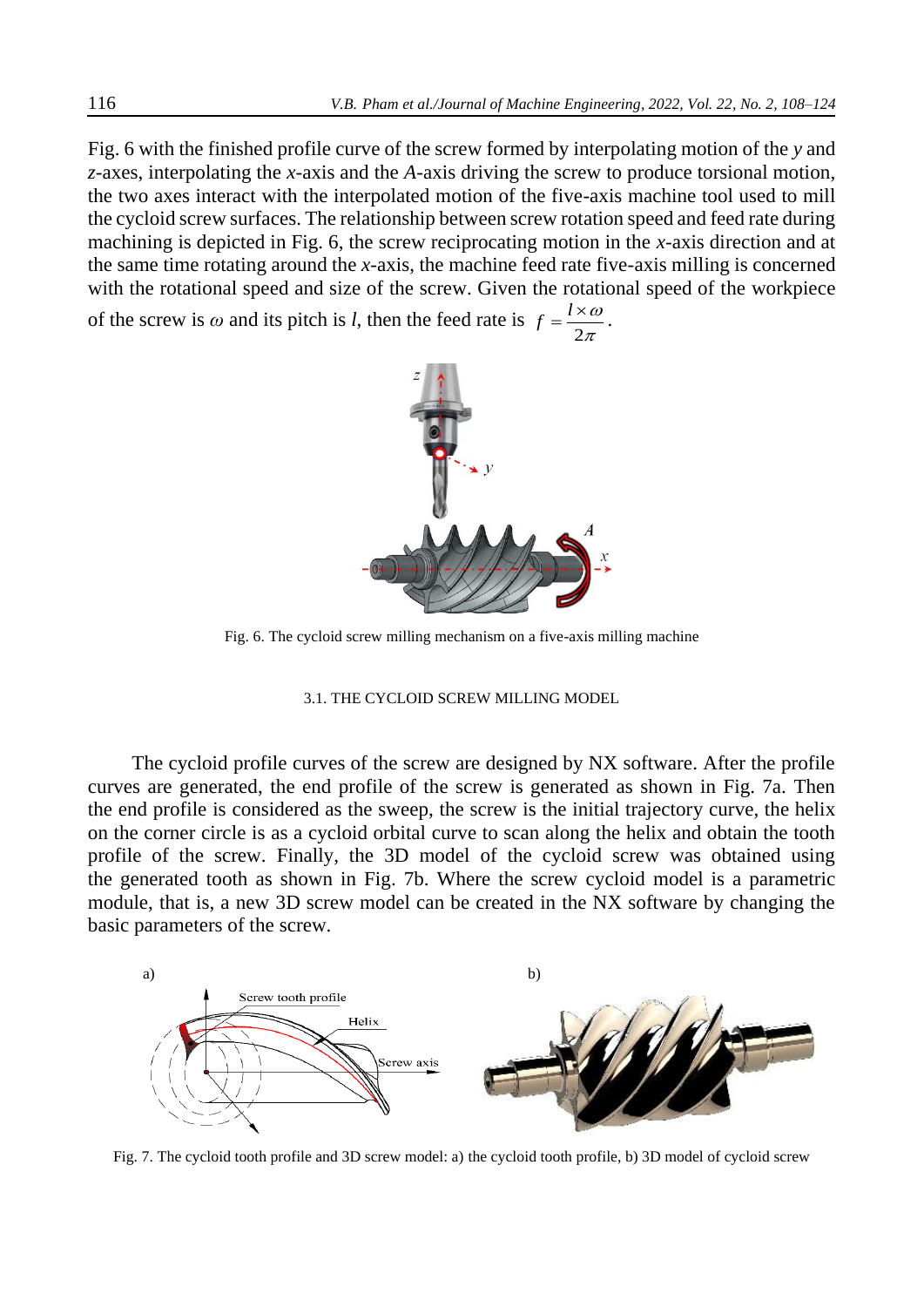## 3.2. THE CENTER ORBIT OF BALL NOSE END MILLS TOOL IN CYCLOID SCREW MACHINING

The tool trajectory profile is interpolated from the cycloid profile, so the distance between the tool center and the helix surface is a constant in the *xOy* plane. The description in Fig. 8 shows the coordinates of the calculation of the interpolation point P, then the coordinates of the center *P*\* are determined by:

$$
L_{OP}^* = L_{OP} + PP^* = L_{OP} + \frac{dn}{|n|}
$$
\n(13)

where *d* constant n: normal vector of point *P* on the screw surface.



Fig. 8. Model for determining the cutting tool center trajectory

# 4. EXPERIMENTAL SETUP AND SIMULATION OF THE CYCLOID SCREW MACHINING PROCESS

Figure 9 depicts the test procedure for cycloid screw machining. From the 3D cycloid screw design model, the machining programming processes are simulated and performed with NX software, when the software simulation process is thoroughly tested, the program will be output NC for the machining process.

Initially, the machine and the programming coordinate system are set up to give the motion relationship of the tool relative to the workpiece surface. The right machining parameters are established for the five-axis milling simulation based on the precision machine tool and machine system. If the NC program is output from the NX software, no errors or abnormal problems arise, the machining process is performed. After the experimental processes, the roughness measurement process was performed to check the quality of the machined surface, thereby seeing the feasibility and meeting the needs of the proposed machining model. The image simulates the five-axis milling process by NX software as shown in Fig. 10.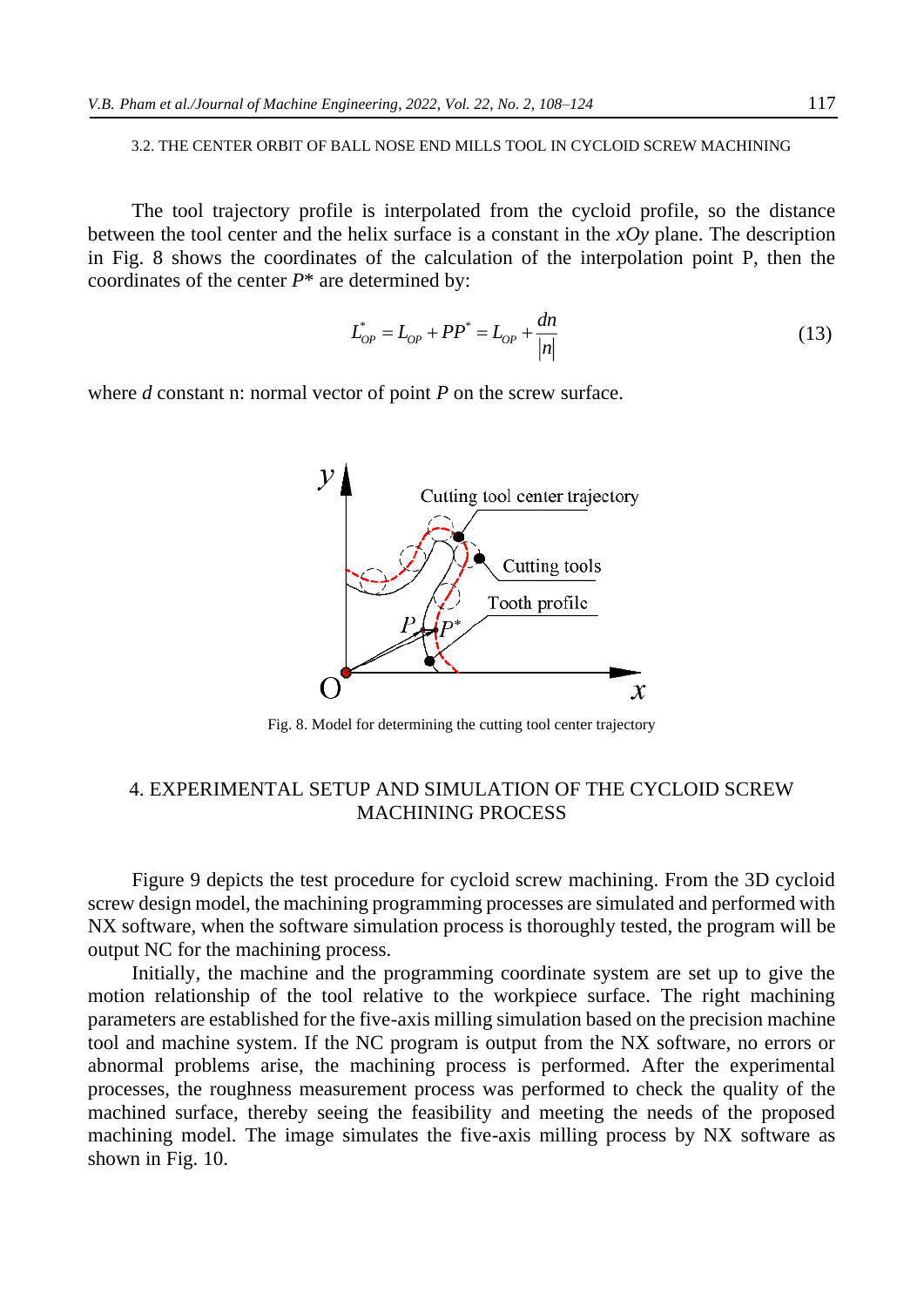

Fig. 9. Diagram of experimental design for cycloid screw machining



Fig. 10. Image simulation of cycloid screw machining process

## 4.1. COLLISION DETECTION AND AVOIDANCE IN CYCLOID SCREW MACHINING

The machine tool feed system is located on the A-axis, the machine tool machining program is controlled by the machine tool main axis with the interpolated movement of the *y*-axis and the *z*-axis with the NC code of the *x*-axes and axis *A* as shown in Fig. 11.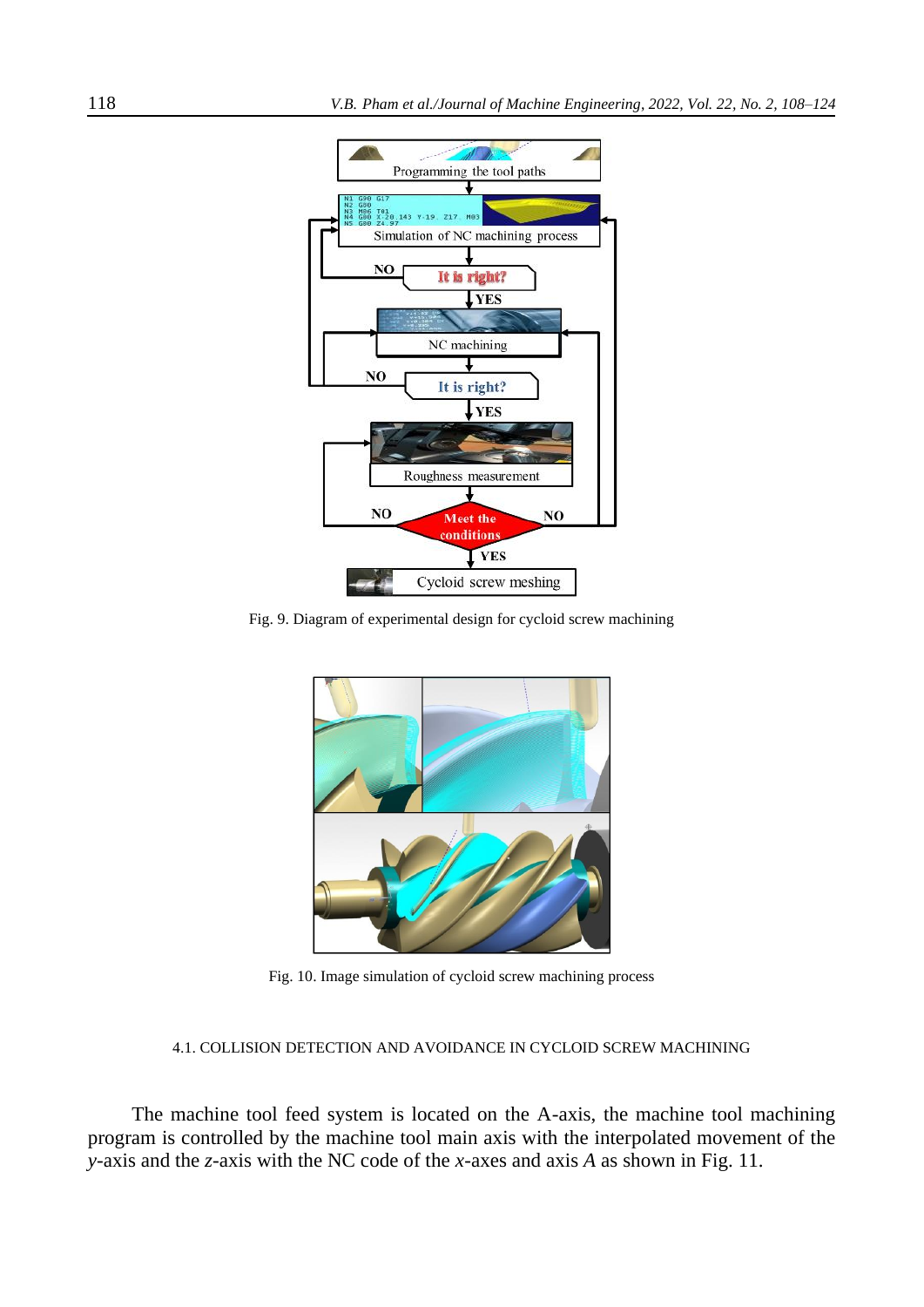The NC programs show that, during *z*-axis machining at a safe feedback height, before machining, the *z*-axis goes down, and the *y* and *z*-axis perform interpolated movements to complete the machining process. At the end of the machining processes the *A*-axis and the *x*-axis return to zero with which the *z*-axis is returned to the required safe height. This process helps the machining method avoid collisions between the cutting tool and the workpiece. In addition, the authors choose the radius of the spherical milling cutter according to the minimum radius of curvature of the screw end face curve, this process enables the ability to effectively remove the workpiece residue while ensuring conformance to the curved profile of the screw surface at different machining positions.



Fig. 11. NC program for machining cycloid screw tooth profiles

#### 4.2. THE CYCLOID SCREW MACHINING EXPERIMENT

The DMU-50 Mori five-axis CNC milling machine is used in cycloid screw machining. System of experimental equipment in screw machining using HSLB-2030 ball nose end mills as shown in Fig. 12. The design parameters of the cycloid screw are shown in Table 1. The vibration measuring device includes accelerometer 4525-B-001 acquired by a data processor and PLUSE software. The material used in the cycloid screw machining experiments is 40Cr steel. This is a commonly used material in parts subject to heavy loads. The chemical composition of 40Cr steel is described in Table 2.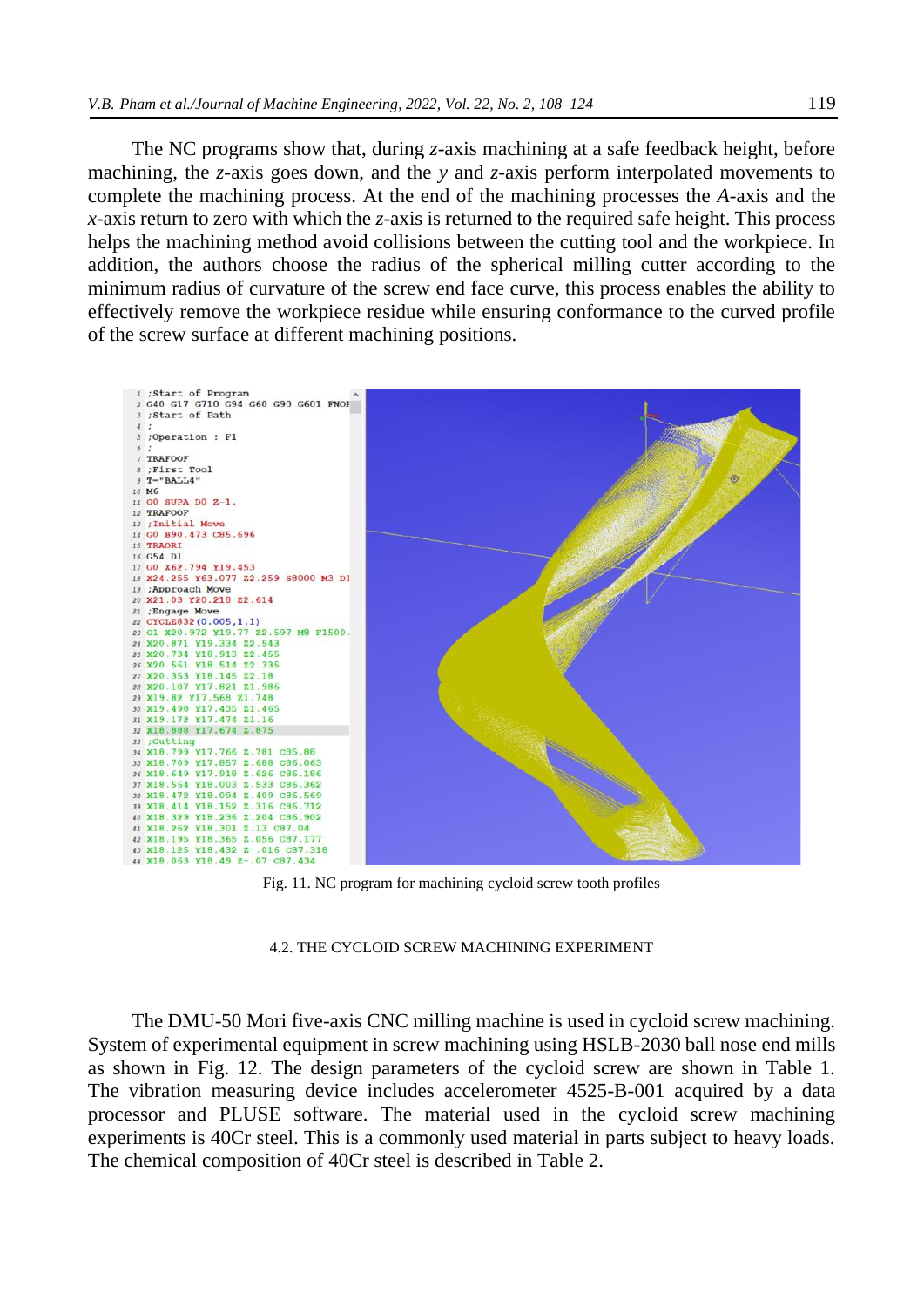

Fig. 12. Image of cycloid screw processing equipment

|  | Table 1. Technological parameters of cycloid screw |  |  |
|--|----------------------------------------------------|--|--|
|--|----------------------------------------------------|--|--|

| Tooth profile | Number of flutes | Twisted angle | Module | Pressure<br>angle | Screw section<br>length |
|---------------|------------------|---------------|--------|-------------------|-------------------------|
| Cycloid       |                  | $32^{\circ}$  |        | 20°               | 65 mm                   |

|  | Table 2. Composition of elements in 40Cr steel |  |  |
|--|------------------------------------------------|--|--|
|--|------------------------------------------------|--|--|

| Grade | Chemical composition (% weight) |                  |                     |                  |              |        |        |
|-------|---------------------------------|------------------|---------------------|------------------|--------------|--------|--------|
|       |                                 | Mn               |                     |                  | Ni           |        |        |
| 40Cr  | $0.37 - 0.44$                   | $0.50 \sim 0.80$ | $0.17 \approx 0.37$ | $0.80 \sim 1.10$ | $\leq 0.030$ | ≤0.035 | ≤0.035 |

#### 4.3. PRECISION AND SURFACE QUALITY OF CYCLOID SCREW MACHINED

Machining accuracy is assessed through the machined surface and the original design surface must match. In this work, the accuracy and surface roughness determined through the average surface roughness Ra and meshing of the cycloid screw are combined to determine if the developed model meets the requirements. Roughness tests were performed on a Keyence VHX-7000 roughness measuring instrument with the measured data used for comparison with the predicted values of Ra.

Surface roughness prediction during five-axis CNC milling is an experimental problem. This approach aims to meet the increasingly exacting and rigorous technological requirements. The implementation of a specific material and technology system is extended to the same types of classes. The experiments were carried out under different cutting conditions and in triplicate in which two initial data sets were used in the training processes, and the third set of experiments was performed to predict the surface roughness. The technological parameters that were changed during the experiment are shown in Table 3.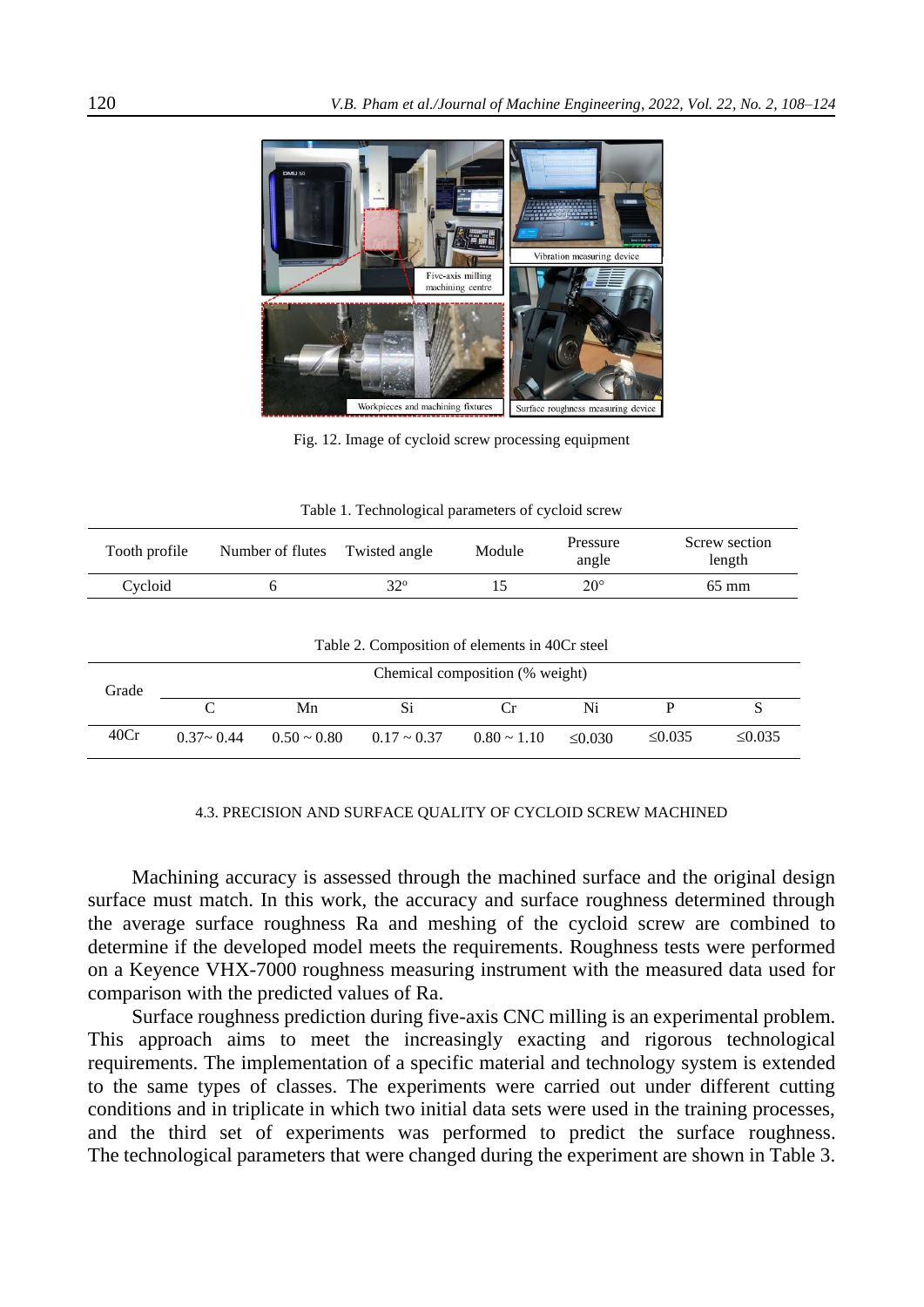The analysis and experiment results are compared to confirm the accuracy of the proposed model. In this work, the approach of applying the back-propagation neural network and multi-objective particle swarm optimization (BPNN-MOPSO) hybrid algorithm to help provide the ability to predict the surface quality that we have given in the previous work [25], has the ability to predict with high accuracy. After the experimental procedures, the surface roughness was measured at different positions on the cycloid surface on the helix groove. Figures 13 and 14 show the surface roughness prediction in Ra based on the front and back teeth under different machining conditions.



Fig. 13. Predicted and measured surface roughness on the front face of the screw tooth



Fig. 14. Predicted and measured surface roughness on the back face of the screw tooth

The surface roughness measurement results in Table 3 show that when increasing the cutting speed the surface quality increases while increasing the feed rate the surface quality decreases. Besides, the relationship between vibration amplitude and surface quality is also seen, when at the same cutting speed, the vibration amplitude increases, indicating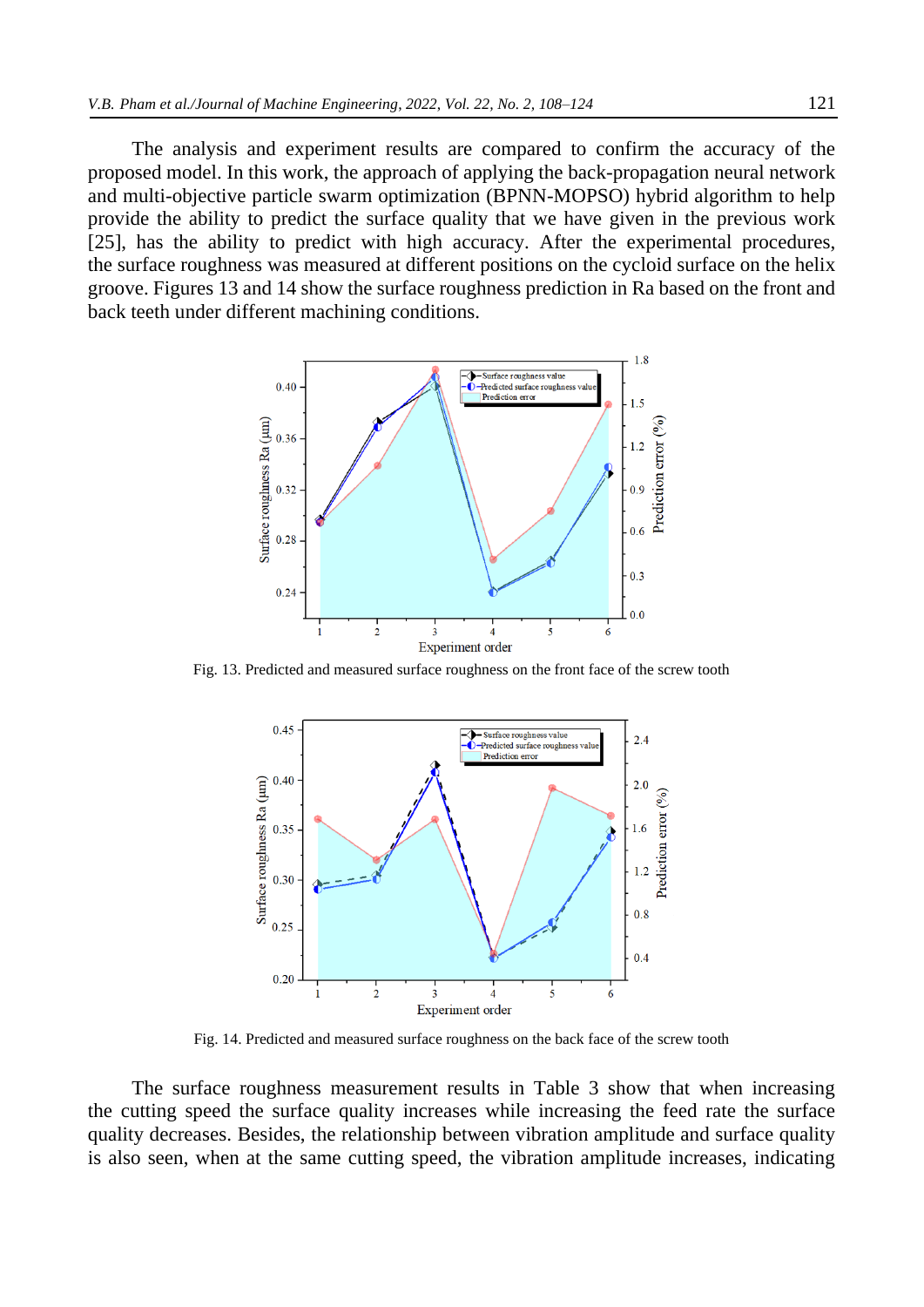a decrease in surface quality. The surface finish obtained after machining on the anterior and dorsal surfaces of the cycloid screw is not significantly different, indicating stability on all machining surfaces. The obtained surface quality prediction parameters are close to the actual measured value, which can be used as a reference model for five-axis CNC milling technology processes.

The image of the screw after machining is shown in Fig. 15, from the images and experimental results show that the cycloid screw machined by the mathematical model completely meets the accuracy requirements. The obtained results show the correctness of the mathematical expression and model for cycloid screw machining on a five-axis CNC machining center by a ball nose end mill tool.



Fig. 15. Image of the cycloid screw after machining

| No.            | Spindle<br>speed<br>n (rpm) | Cutting<br>speed<br>Vc<br>(m/min) | Depth per<br>$Cut$ (mm) | Feed rate<br>$f$ (mm/min) | Vibration<br>amplitudea<br>$(m/s^2)$ | Front<br>surface<br>roughness<br>Ra (µm) | Dorsal<br>surface<br>roughness<br>Ra (µm) |
|----------------|-----------------------------|-----------------------------------|-------------------------|---------------------------|--------------------------------------|------------------------------------------|-------------------------------------------|
|                | 8000                        | 100                               | 0.002                   | 1300                      | 9.637                                | 0.297                                    | 0.296                                     |
| $\overline{2}$ | 8000                        | 100                               | 0.004                   | 1300                      | 10.935                               | 0.373                                    | 0.305                                     |
| 3              | 8000                        | 100                               | 0.006                   | 1300                      | 13.993                               | 0.401                                    | 0.415                                     |
| $\overline{4}$ | 11000                       | 140                               | 0.002                   | 1800                      | 7.188                                | 0.241                                    | 0.223                                     |
| 5              | 11000                       | 140                               | 0.004                   | 1800                      | 10.738                               | 0.265                                    | 0.253                                     |
| 6              | 11000                       | 140                               | 0.006                   | 1800                      | 12.794                               | 0.333                                    | 0.349                                     |

Table 3. Parameters and experimental results of cycloid screw machining

## 5. CONCLUSION

In this work, the screw cycloid profile equations are given. From the cycloid profile equation and the formation principle of the helical surface, the parametric model of the cycloid screw was established. This study proposes a method for machining the cycloid screw according to the properties of the torsion surface with a standard ball nose end mill tool.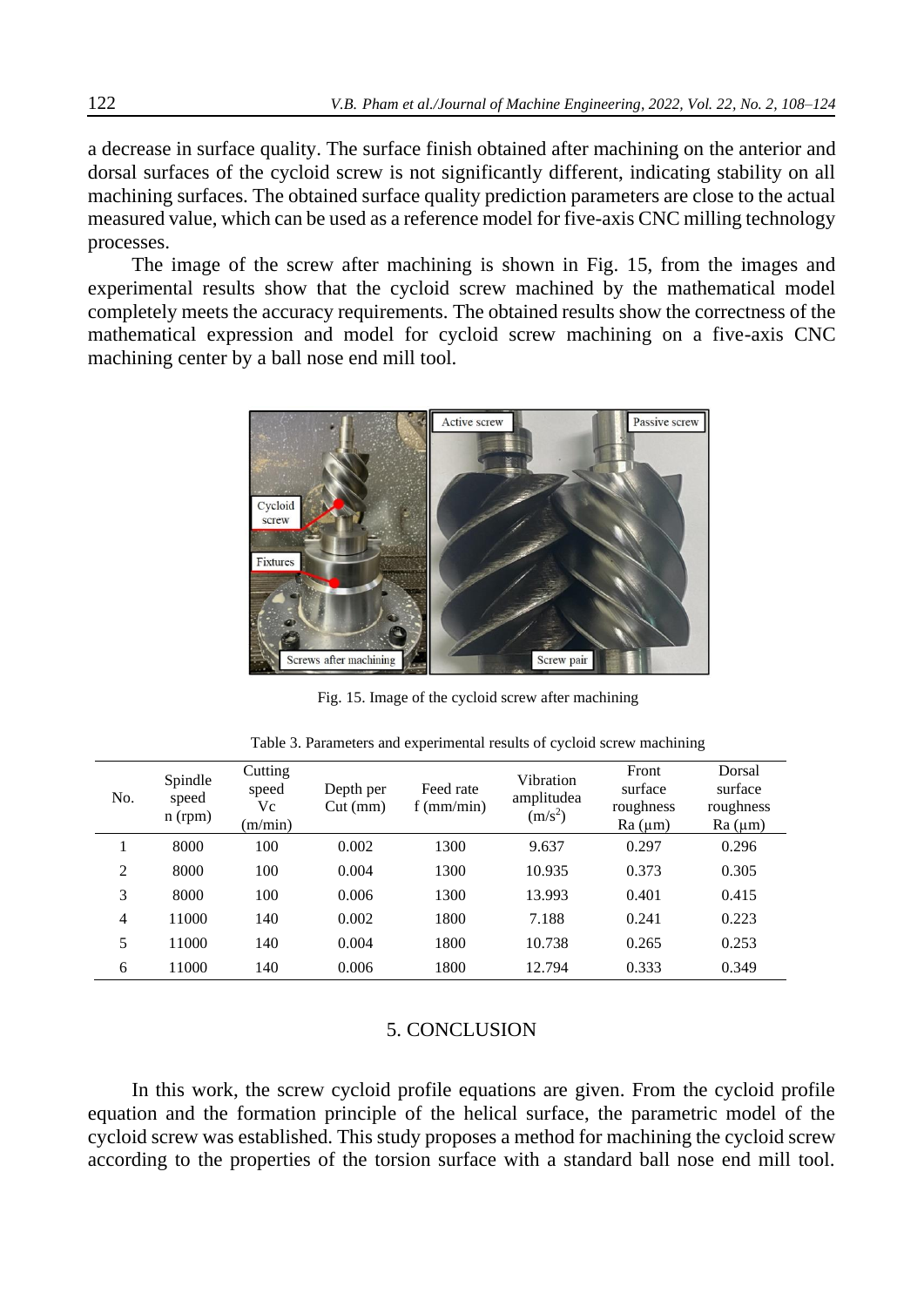Simulations of machining processes and experiments performed by NC programs along with surface quality measurement parameters show that the research method fully meets the requirements for accuracy as well as the quality of the cycloid screw. Compared with the previous cycloid screw profile design method, the proposed model is set up as a parameter, with a 3D model of the screw that can be created by changing screw parameters right in the software, the screw design and machining process is more flexible, convenient and accurate.

Compared with the method of machining by profile cutting tools, the proposed method based on ball nose end milling cutters has the following advantages: The cutting tool is a standard milling cutter so the machinability as well as easier to change cutting tools. Easily compensate tool length and radius in CNC machining processes. Easily set up dynamic simulation processes of the machining process through which cutting tool collisions are detected, and technology parameters are easily adjusted to create screws with better surface quality.

The surface quality results obtained show that the cycloid screw machined by the mathematical model completely meets the accuracy requirements. The surface roughness obtained after machining on the front and back surfaces of the cycloid screw is not significantly different, indicating stability on all machining surfaces. The obtained results show the correctness of the mathematical expression and model for cycloid screw machining on a five-axis CNC machining center by a ball nose end mill tool.

The general mathematical model for machining cycloid screws by ball nose end mills established in this study can be useful for screw manufacturers or CNC machine developers to simulate machining motions and evaluate the machining result of the screw. Through the method applied in this study, it can also be used to process some other complex surfaces.

In future studies based on the postprocessing technology, the basic kinematic model of the five-axis machine tool combined with the angle optimization algorithm and stochastic tool wear to solve the problem of machining cycloid screws and improve the processing efficiency.

#### REFERENCES

- [1] BIZZARRI M., BARTON., 2021, *Manufacturing of Screw Rotors Via 5-axis Double-Flank CNC Machining,*  Computer-Aided Design, 132, 102960, https://doi.org/10.1016/j.cad.2020.102960.
- [2] WU Y.-R., HSU W.-H., 2014, *A General Mathematical Model for Continuous Generating Machining of Screw Rotors with Worm-Shaped Tools*, Applied Mathematical Modellin*g,* 38/1, 28–37, [https://doi.org/10.1016/j.apm.](https://doi.org/10.1016/j.apm.%202013)  [2013.](https://doi.org/10.1016/j.apm.%202013)05.056.
- [3] HERAN Y., XINGWEI S., FEI P., TONGCHUN Y., 2017, *Contact Analysis for the Process of Dual Abrasive Belt Polishing Screw Curved Surface*, Procedia Computer Science*,* 107, 743–748.
- [4] WANG S., WANG Z., SHI H., WANG Z., HAO M., WANG J., 2021, *Study on Screw Rotor Thermal Machining Method of Single Screw Compressor,* IOP Conference Series: Materials Science and Engineering*,* 1180, 012011.
- [5] WANG C., WANG B., LIU M., XING Z., 2022, *A Review of Recent Research and Application Progress in Screw Machines*, Machines, 10/1, https://doi.org/10.3390/machines10010062.
- [6] BASHA N., KOVACEVIC A., RANE S., 2021, *Numerical Investigation of Oil Injection in Screw Compressors*, Applied Thermal Engineering*,* 193/5, 116959[, https://doi.org/10.1016/j.applthermaleng.](https://doi.org/10.1016/j.applthermaleng)
- [7] WANG Z,. XING., SUN S., YU Z.C., 2021, *Development and Experimental Study of a High-Efficiency Helium Twin-Screw Compressor*, Cryogenics*,* 116, 103286, https://doi.org/10.1016/j.cryogenics.
- [8] ZHAO B., SONG H., GAO D., XU L., 2020, *Flow and Heat Transfer Coupling Analysis of Oil-Gas Two-Phase Fluid in Clearance of Single Screw Compressor Based on Fuzzy Curvelet Finite Element Method*, Case Studies in Thermal Engineering*,* 22, 100788, [https://doi.org/10.1016/j.csite.](https://doi.org/10.1016/j.csite)